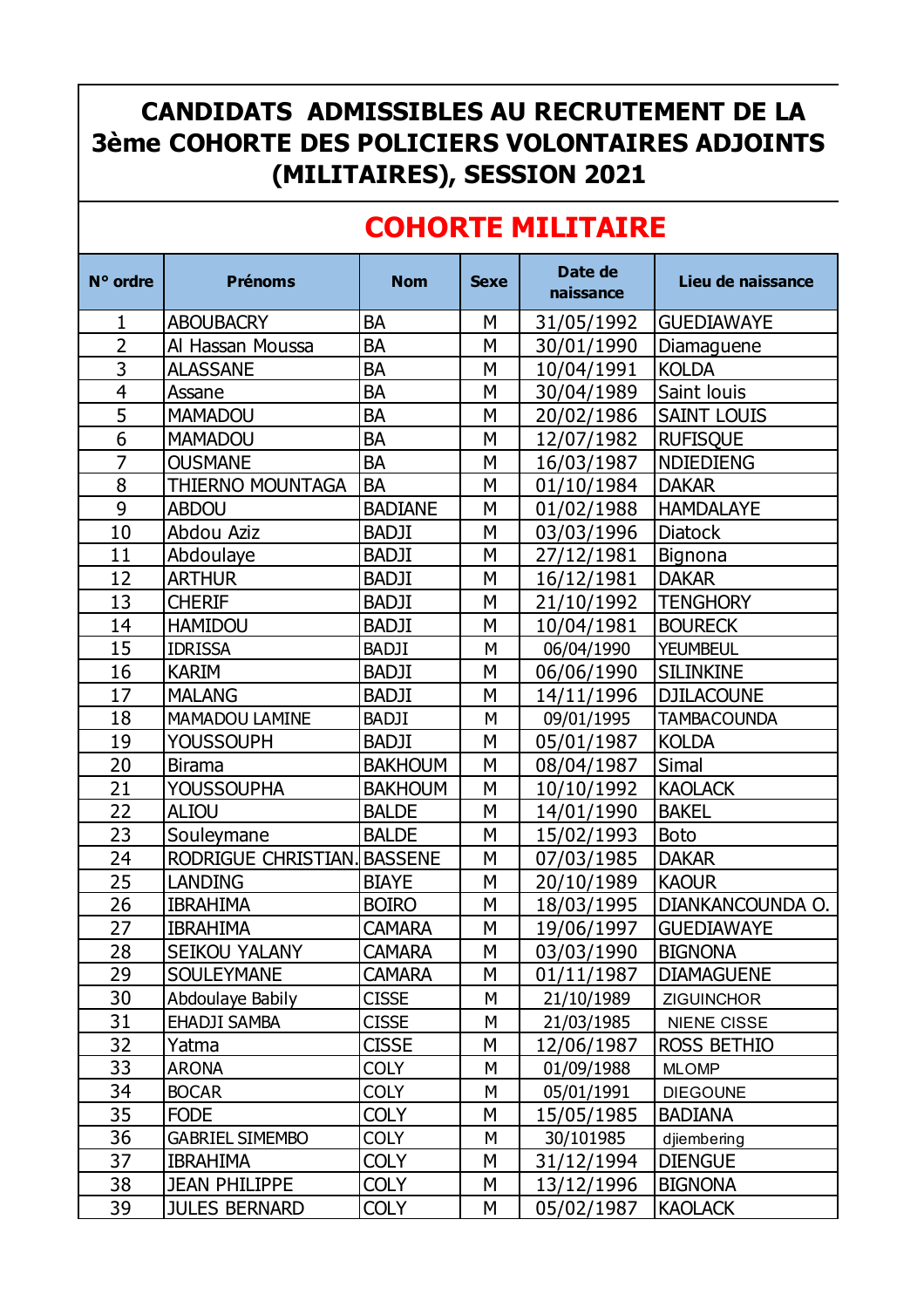| 40 | <b>LANDING</b>           | <b>COLY</b>     | M | 15/02/1988 | <b>BALINGORE</b>       |
|----|--------------------------|-----------------|---|------------|------------------------|
| 41 | PIERRE NAZAIRE           | <b>COLY</b>     | M | 14/10/1984 | <b>NIASSARANG</b>      |
| 42 | <b>BABACAR</b>           | <b>DABO</b>     | М | 20/07/1987 | <b>KAOLACK</b>         |
| 43 | PAPE OUSMANE             | <b>DIAFFATA</b> | M | 20/02/1986 | <b>DIAMAGUENE</b>      |
| 44 | <b>MAGATTE</b>           | <b>DIAGNE</b>   | М | 05/01/1988 | <b>ROSSO SENEGAL</b>   |
| 45 | <b>MAMADOU</b>           | <b>DIAGNE</b>   | M | 02/01/1984 | <b>NGOKOL</b>          |
| 46 | <b>MODOU</b>             | <b>DIAGNE</b>   | M | 12/01/1994 | <b>RUFISQUE</b>        |
| 47 | <b>MOHAHED</b>           | <b>DIAGNE</b>   | M | 28/12/1987 | <b>MAKHANA</b>         |
| 48 | MOR CISSE                | <b>DIAGNE</b>   | М | 20/03/1987 | <b>DIOURBEL</b>        |
| 49 | SERIGNE MOUHAMADO DIAGNE |                 | M | 30/11/1987 | <b>BARGNY</b>          |
| 50 | <b>MANGONE</b>           | <b>DIAKHATE</b> | M | 16/07/1987 | <b>GUEOUL</b>          |
| 51 | <b>ADAMA</b>             | <b>DIALLO</b>   | M | 11/10/1994 | <b>GUINAW RAILS</b>    |
| 52 | <b>AMADOU</b>            | <b>DIALLO</b>   | М | 24/04/1990 | <b>DIAKHAO</b>         |
| 53 | <b>BOUBACAR SIDY</b>     | <b>DIALLO</b>   | M | 02/02/1997 | <b>BILEL</b>           |
| 54 | <b>DABY</b>              | <b>DIALLO</b>   | M | 20/08/1995 | <b>IBEL</b>            |
| 55 | <b>IBRAHIMA BENJAMIN</b> | <b>DIALLO</b>   | M | 09/09/1993 | <b>TEMENTO DOMEL</b>   |
| 56 | MOUHAMADOU SALIOU DIALLO |                 | M | 11/03/1984 | <b>KAOLACK</b>         |
| 57 | <b>OUSMANE</b>           | <b>DIALLO</b>   | M | 12/07/1995 | <b>THIES</b>           |
| 58 | <b>RADY</b>              | <b>DIALLO</b>   | M | 01/02/1984 | SAINT-LOUIS            |
| 59 | SOULEYMANE               | <b>DIALLO</b>   | M | 06/03/1986 | <b>PIKINE</b>          |
| 60 | <b>ALASSANE</b>          | <b>DIANE</b>    | M | 01/03/1993 | <b>KAFFRINE</b>        |
| 61 | Amadou Mountarou         | <b>DIAO</b>     | M | 02/10/1985 | <b>Thiaroye Mer</b>    |
| 62 | <b>IBRAHIMA</b>          | <b>DIAO</b>     | M | 13/06/1987 | <b>DIACOUNDA</b>       |
| 63 | <b>MOUHAMADOU</b>        | <b>DIASSY</b>   | M | 13/06/1986 | <b>SARE MAMADOU .K</b> |
| 64 | <b>ABDOULAYE</b>         | <b>DIATTA</b>   | M | 16/01/1991 | <b>GUINAW RAIL</b>     |
| 65 | <b>AFANA</b>             | <b>DIATTA</b>   | M | 01/11/1998 | <b>BOUKITINGHO</b>     |
| 66 | <b>BACARY</b>            | <b>DIATTA</b>   | M | 26/08/1988 | <b>PIKINE</b>          |
| 67 | <b>KALILOU</b>           | <b>DIATTA</b>   | M | 01/05/1987 | <b>TENDOUCK</b>        |
| 68 | <b>LANG</b>              | <b>DIATTA</b>   | M | 10/01/1986 | <b>BAGAYA</b>          |
| 69 | MAMADOU LAMINE           | <b>DIATTA</b>   | M | 17/09/1990 | <b>ADEANE</b>          |
| 70 | <b>MAMINA</b>            | <b>DIATTA</b>   | M | 06/04/1988 | <b>NIAFOR</b>          |
| 71 | OLIVIER CLAUDE. AM       | <b>DIATTA</b>   | M | 05/02/1987 | <b>BIGNONA</b>         |
| 72 | <b>FATOU KINE</b>        | <b>DIAW</b>     | F | 09/01/1990 | <b>PARCELLES ASS</b>   |
| 73 | <b>MANIANG</b>           | <b>DIAW</b>     | M | 14/09/1998 | <b>LOUGUE SEBBE</b>    |
| 74 | PAPE ALIOUNE MODY        | <b>DIAW</b>     | М | 23/10/1984 | SAINT-LOUIS            |
| 75 | <b>ATAB</b>              | <b>DIEDHIOU</b> | M | 01/12/1994 | KATABA2                |
| 76 | <b>BOURAMA</b>           | <b>DIEDHIOU</b> | M | 08/02/1985 | <b>KAGNABON</b>        |
| 77 | <b>CHERIF</b>            | <b>DIEDHIOU</b> | М | 04/04/1989 | <b>BIGNONA</b>         |
| 78 | Leon François Binara     | <b>DIEDHIOU</b> | M | 16/10/1986 | Sedhiou                |
| 79 | <b>NDEYE KH</b>          | <b>DIEDHIOU</b> | F | 15/04/1986 | <b>DAKAR</b>           |
| 80 | <b>YAYA</b>              | <b>DIEDHIOU</b> | М | 10/03/1993 | <b>BADIANA</b>         |
| 81 | <b>MANDIOGOU NDIAYE</b>  | <b>DIEME</b>    | M | 09/04/1994 | <b>TENDOUCK</b>        |
| 82 | <b>OUSMANE</b>           | <b>DIEME</b>    | М | 23/03/1998 | <b>BADIANA</b>         |
| 83 | <b>ALDIOUMA</b>          | <b>DIENG</b>    | M | 10/10/1997 | <b>CAMPEMENT</b>       |
| 84 | <b>CHEIKH</b>            | <b>DIENG</b>    | M | 10/11/1992 | <b>LISSAR</b>          |
| 85 | <b>LAMINE</b>            | <b>DIENG</b>    | M | 24/10/1996 | PALMARIN NGALLOU       |
| 86 | <b>SAMBA</b>             | <b>DIENG</b>    | M | 12/07/1987 | <b>THIES</b>           |
| 87 | <b>SAMBA</b>             | <b>DIENG</b>    | М | 22/02/1988 | <b>NDIEDIENG</b>       |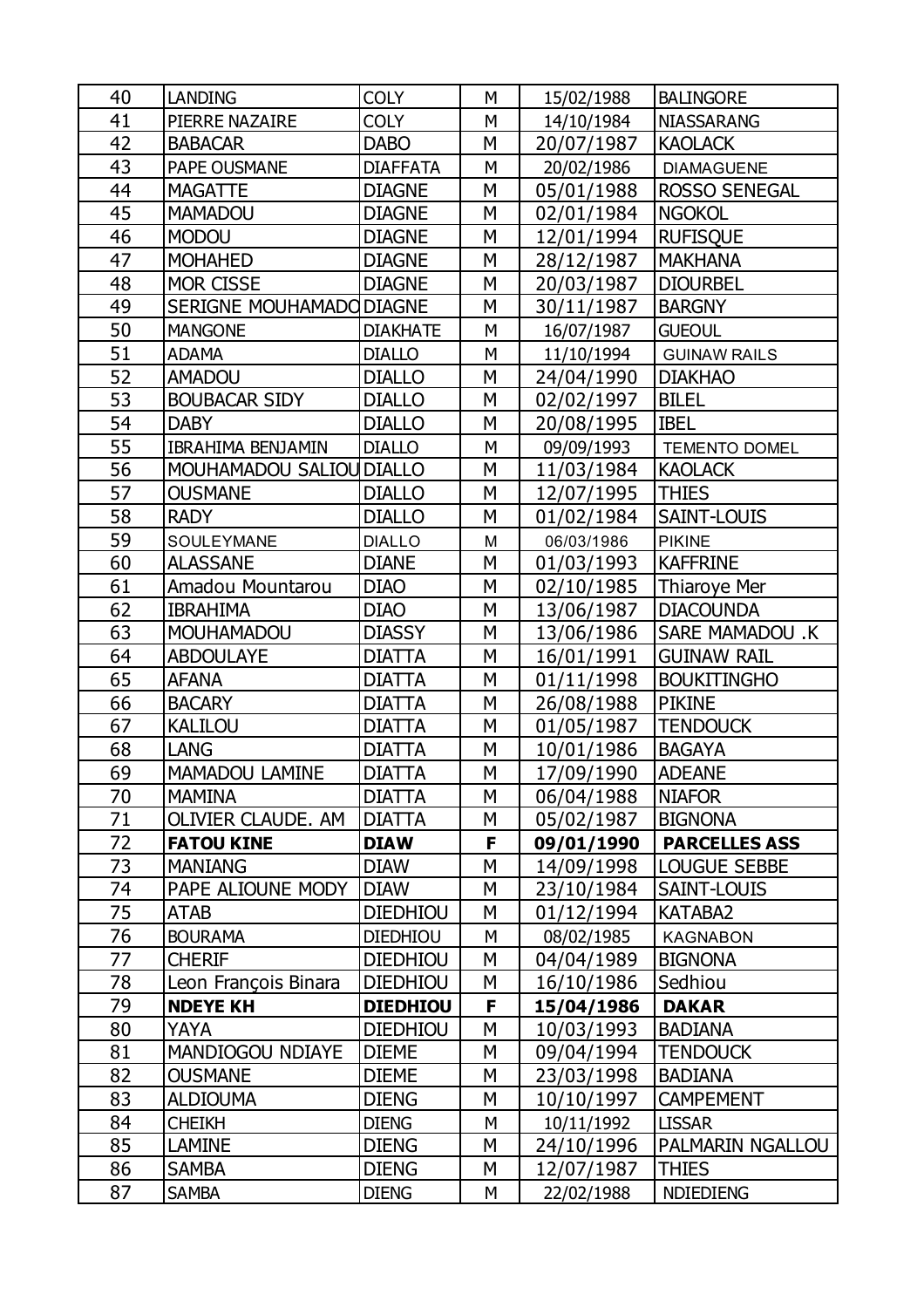| 88  | <b>MEDOUNE</b>           | <b>DIEYE</b>    | M | 06/10/1985 | <b>DIAMAKHEUL</b>      |
|-----|--------------------------|-----------------|---|------------|------------------------|
| 89  | <b>MOUSTAPHA</b>         | <b>DIONE</b>    | M | 12/03/1995 | <b>MBOUDAYE</b>        |
| 90  | <b>OUSMANE</b>           | <b>DIONE</b>    | M | 08/02/1998 | <b>DIOFIOR</b>         |
| 91  | <b>OUSMANE</b>           | <b>DIONE</b>    | M | 10/03/1996 | <b>DIOB</b>            |
| 92  | <b>VIVIANE</b>           | <b>DIONE</b>    | F | 29/09/1986 | <b>THIES</b>           |
| 93  | Isma                     | <b>DIOP</b>     | M | 29/03/1986 | Rufisque               |
| 94  | <b>MAMADOU</b>           | <b>DIOP</b>     | M | 13/02/1992 | <b>DONAYE</b>          |
| 95  | <b>MAMADOU</b>           | <b>DIOP</b>     | M | 03/01/1991 | <b>THIES</b>           |
| 96  | <b>MOUSTAPHA</b>         | <b>DIOP</b>     | M | 18/06/1989 | <b>DAKAR</b>           |
| 97  | Papa Samba               | <b>DIOP</b>     | M | 15/12/1996 | Malem hodar            |
| 98  | PAPE BALLA THIANE        | <b>DIOP</b>     | M | 13/02/1989 | <b>BEKHAR</b>          |
| 99  | <b>SERIGNE DAME</b>      | <b>DIOP</b>     | M | 13/08/1984 | <b>GUEOUL</b>          |
| 100 | Abdou karim              | <b>DIOUF</b>    | M | 23/03/1989 | <b>GOUDEME</b>         |
| 101 | <b>ABDOULAYE GUEYE</b>   | <b>DIOUF</b>    | M | 18/08/1989 | <b>BARGNY</b>          |
| 102 | <b>ALIOU</b>             | <b>DIOUF</b>    | M | 20/04/1986 | <b>NDIONE MATENING</b> |
| 103 | <b>AMATH</b>             | <b>DIOUF</b>    | M | 26/10/1995 | <b>MBAM</b>            |
| 104 | <b>AMATH</b>             | <b>DIOUF</b>    | M | 30/06/1995 | <b>KAOLACK</b>         |
| 105 | <b>ASSANE NDOUR</b>      | <b>DIOUF</b>    | M | 14/12/1989 | <b>BARGNY</b>          |
| 106 | <b>BIRAME</b>            | <b>DIOUF</b>    | M | 10/06/1987 | <b>KOALACK</b>         |
| 107 | <b>CHEIKH TIDIANE</b>    | <b>DIOUF</b>    | M | 30/12/1984 | <b>THIES</b>           |
| 108 | <b>COUMBA NDOFFENE</b>   | <b>DIOUF</b>    | M | 10/01/1986 | <b>DIAKHAO</b>         |
| 109 | DADEL D.MAODO MALI DIOUF |                 | M | 07/03/1987 | <b>DAKAR</b>           |
| 110 | <b>LATSOUCK</b>          | <b>DIOUF</b>    | M | 19/07/1996 | <b>NDOFFENE</b>        |
| 111 | <b>MAMADOU</b>           | <b>DIOUF</b>    | M | 11/04/1987 | <b>SOKONE</b>          |
| 112 | <b>OUSMANE</b>           | <b>DIOUF</b>    | М | 03/04/1998 | <b>DIOUROUP</b>        |
| 113 | <b>OUSMANE</b>           | <b>DIOUF</b>    | M | 15/01/1990 | <b>DIOUROUP</b>        |
| 114 | Raphael                  | <b>DIOUF</b>    | M | 04/03/1985 | Thies                  |
| 115 | <b>SAMBA</b>             | <b>DIOUF</b>    | M | 02/02/1983 | <b>MBOUDAYE</b>        |
| 116 | <b>MAMADOU</b>           | <b>DRAME</b>    | M | 03/04/1991 | MISSIRA BOCODAYE       |
| 117 | <b>MAMADOU</b>           | <b>FALL</b>     | M | 23/01/1986 | <b>LOUGA</b>           |
| 118 | <b>ABDOULAYE</b>         | <b>FAYE</b>     | M | 18/09/1995 | <b>JOAL</b>            |
| 119 | <b>ALBOURY</b>           | <b>FAYE</b>     | M | 12/03/1987 | <b>THIES</b>           |
| 120 | <b>ALIOU</b>             | <b>FAYE</b>     | M | 11/10/1996 | <b>MBELLONGOUTH</b>    |
| 121 | <b>BABACAR</b>           | <b>FAYE</b>     | M | 21/10/1998 | <b>WACK NGOUNA</b>     |
| 122 | <b>BABOU</b>             | <b>FAYE</b>     | M | 08/02/1988 | <b>LOUL SESSENE</b>    |
| 123 | Demba                    | <b>FAYE</b>     | M | 12/12/1989 | Saint louis            |
| 124 | <b>DIEGANE</b>           | <b>FAYE</b>     | M | 26/11/1997 | <b>NDIAMBOUR</b>       |
| 125 | <b>LATSOUCK</b>          | <b>FAYE</b>     | M | 10/12/1989 | <b>NGOUYE</b>          |
| 126 | <b>MALICK</b>            | <b>FAYE</b>     | M | 23/03/1999 | <b>MONE</b>            |
| 127 | <b>MAMATH</b>            | <b>FAYE</b>     | M | 13/12/1998 | <b>BARKEVEL</b>        |
| 128 | <b>OUSSEYNOU</b>         | <b>FAYE</b>     | M | 14/02/1989 | <b>FATICK</b>          |
| 129 | <b>PAPE</b>              | <b>FAYE</b>     | M | 12/02/1996 | <b>NGUINTH SERERES</b> |
| 130 | <b>BAYE CHEIKH</b>       | GAYE            | M | 31/05/1994 | <b>THIES</b>           |
| 131 | <b>MOISE NESTOR</b>      | <b>GOMIS</b>    | M | 26/02/1987 | <b>KAOLACK</b>         |
| 132 | <b>ABDOULAYE</b>         | <b>GOUDIABY</b> | M | 05/04/1996 | <b>COUBALAN</b>        |
| 133 | <b>BAKARY</b>            | <b>GOUDIABY</b> | M | 24/01/1987 | <b>BIGNONA</b>         |
| 134 | <b>IBRAHIMA</b>          | <b>GUEYE</b>    | M | 04/03/1998 | <b>SIKA TROUM</b>      |
| 135 | <b>OUSMANE</b>           | <b>GUEYE</b>    | М | 15/11/1991 | <b>SAINT LOUIS</b>     |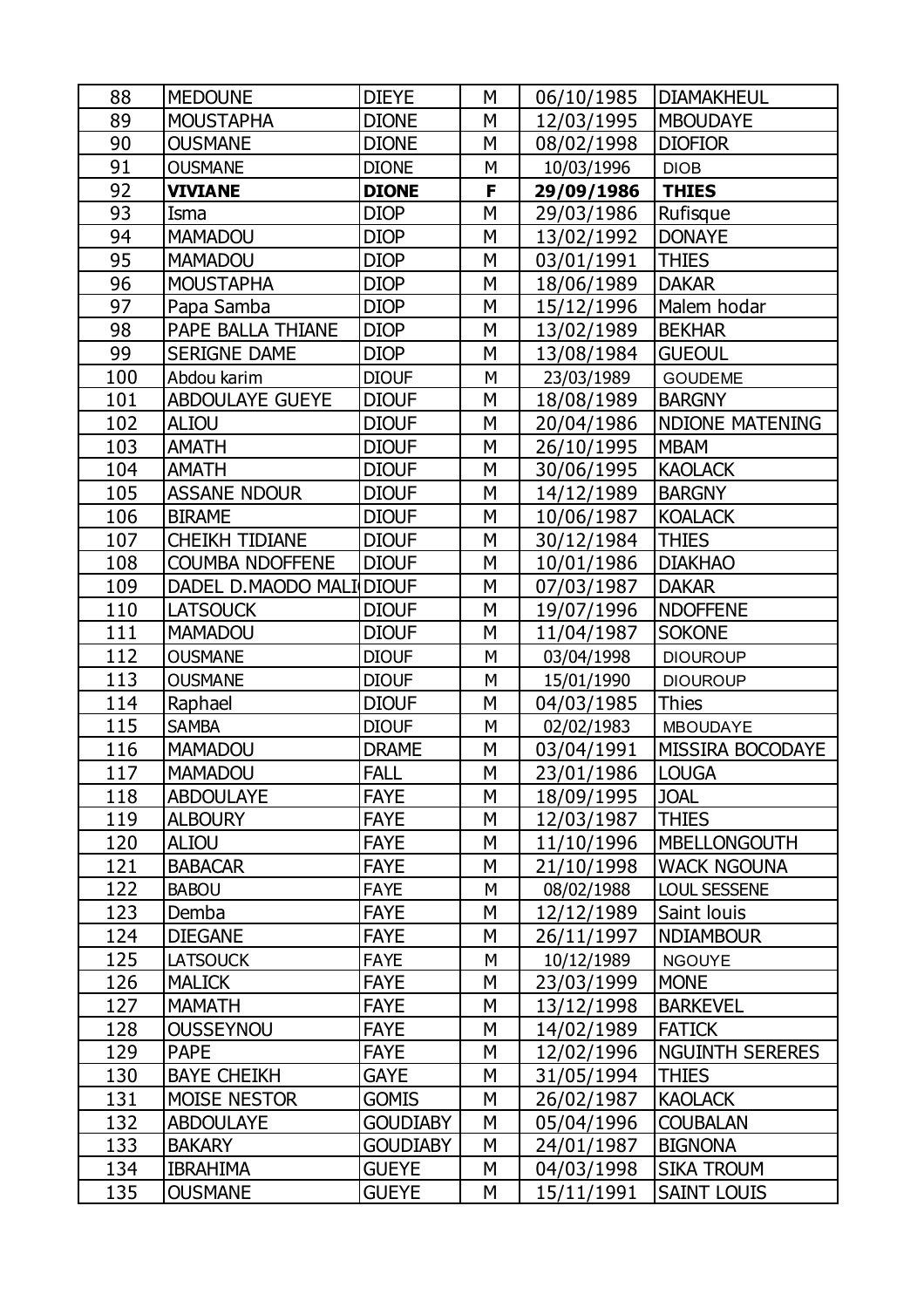| 136 | PAPA A                       | <b>GUEYE</b>    | M | 20/02/1988 | <b>THIES</b>         |
|-----|------------------------------|-----------------|---|------------|----------------------|
| 137 | <b>SAMBA</b>                 | <b>GUEYE</b>    | M | 26/11/1986 | <b>RUFISQUE</b>      |
| 138 | <b>ARONA</b>                 | <b>GUINDO</b>   | М | 23/12/1992 | SAINT-LOUIS          |
| 139 | <b>MADANY</b>                | KА              | M | 01/01/1988 | <b>MALEM HODAR</b>   |
| 140 | <b>MOUSTAPHA</b>             | КA              | M | 12/02/1998 | <b>GOSSAS</b>        |
| 141 | <b>OUMAR</b>                 | КA              | M | 17/02/1990 | <b>NIAGA</b>         |
| 142 | Moussa Diop                  | <b>KAMARA</b>   | M | 13/01/1997 | Saint louis          |
| 143 | <b>CAMILLE LOUISIEN</b>      | <b>KAMONY</b>   | M | 22/02/1990 | <b>DIABANG</b>       |
| 144 | <b>BOUBACAR</b>              | <b>KANDE</b>    | М | 06/01/1987 | <b>KOLDA</b>         |
| 145 | <b>NDIANKOU</b>              | <b>KANE</b>     | M | 11/05/1987 | <b>PIKINE</b>        |
| 146 | SERIGNE MB.                  | <b>KANE</b>     | M | 21/01/1988 | <b>DIAMAGUENE</b>    |
| 147 | Dany Stephane                | <b>KATHIAW</b>  | M | 29/08/1985 | <b>THIES</b>         |
| 148 | Babacar Ndiaye               | <b>MACOLY</b>   | M | 20/11/1998 | Thiès                |
| 149 | <b>LUCIEN ALBERT</b>         | <b>MALELE</b>   | M | 31/07/1985 | <b>KAOLACK</b>       |
| 150 | <b>BACARY</b>                | <b>MANE</b>     | M | 28/09/1996 | <b>KARONGUE</b>      |
| 151 | <b>DOUDOU FALL</b>           | <b>MANE</b>     | M | 18/06/1988 | <b>EBINAKO</b>       |
| 152 | Karamba Cisse                | <b>MANE</b>     | M | 03/03/1984 | Colomba              |
| 153 | <b>BOURAMA</b>               | <b>MANGA</b>    | M | 20/03/1998 | <b>ENAMPORE</b>      |
| 154 | <b>CHRISTOPHE JEAN</b>       | <b>MANSALY</b>  | М | 10/11/1986 | <b>ZIGUINCHOR</b>    |
| 155 | SAGNA P                      | <b>MANSALY</b>  | M | 20/04/1985 | <b>ZIGUINCHOR</b>    |
| 156 | <b>YAKIONE</b>               | <b>MANSALY</b>  | M | 12/01/1985 | <b>DJIMASSAR</b>     |
| 157 | <b>YOUSSOUPH</b>             | <b>MANSALY</b>  | М | 21/10/1987 | <b>ZIGUINCHOR</b>    |
| 158 | <b>ISSA</b>                  | <b>MAR</b>      | M | 02/02/1995 | <b>WARANG</b>        |
| 159 | <b>PATHE NDIAYE</b>          | <b>MBATHIE</b>  | M | 20/04/1991 | <b>DAKAR</b>         |
| 160 | <b>ADAMA</b>                 | <b>MBAYE</b>    | M | 21/02/1984 | <b>THIES</b>         |
| 161 | <b>BOUBACAR</b>              | <b>MBAYE</b>    | M | 22/10/1998 | <b>NIAGUIS</b>       |
| 162 | <b>IBRAHIMA</b>              | <b>MBAYE</b>    | M | 07/09/1996 | <b>DIOURBEL</b>      |
| 163 | <b>IBRAHIMA</b>              | <b>MBAYE</b>    | M | 31/12/1983 | <b>GATTE NGARAFF</b> |
| 164 | <b>MAKHTAR</b>               | <b>MBAYE</b>    | M | 20/12/1990 | <b>GAMBOIL</b>       |
| 165 | <b>MOUSSA</b>                | <b>MBAYE</b>    | M | 07/02/1984 | <b>KARNDIANE</b>     |
| 166 | <b>ALASSANE</b>              | <b>MBENGUE</b>  | М | 05/11/1984 | <b>LATMINGUE</b>     |
| 167 | PHILIPPE PATRIICE HE MBENGUE |                 | M | 24/04/1989 | <b>SAINT LOUIS</b>   |
| 168 | <b>ADAMA</b>                 | <b>MBODJI</b>   | М | 04/09/1984 | <b>NGOLOTHE</b>      |
| 169 | AMADOU DIA                   | <b>MBODJI</b>   | M | 26/03/1987 | <b>DYA</b>           |
| 170 | AMADOU SANDIGUI CISS MENDY   |                 | М | 01/12/1986 | <b>BOUTOUTE</b>      |
| 171 | <b>ROBERT</b>                | <b>MENDY</b>    | M | 28/11/1985 | <b>ZIGUINCHOR</b>    |
| 172 | <b>GEORGE MAURICE</b>        | <b>MINKETTE</b> | M | 15/09/1989 | NIORO DU RIP         |
| 173 | <b>CHEIKH TIDIANE</b>        | <b>NDAO</b>     | M | 13/06/1988 | <b>KEUR WALY</b>     |
| 174 | <b>MBAYE</b>                 | <b>NDAO</b>     | М | 07/09/1984 | <b>PATAR</b>         |
| 175 | <b>MAMADOU</b>               | <b>NDAW</b>     | M | 28/06/1986 | <b>ZIGUINCHOR</b>    |
| 176 | SERIGNE FALLOU               | <b>NDAW</b>     | M | 22/02/1996 | <b>THIES</b>         |
| 177 | <b>ABDOULAYE</b>             | <b>NDIAYE</b>   | M | 08/06/1997 | NIORO DU RIP         |
| 178 | Alé                          | <b>NDIAYE</b>   | M | 02/03/1989 | Mbeuleukhe           |
| 179 | Alioune Babara               | <b>NDIAYE</b>   | M | 06/01/1992 | Dagana               |
| 180 | <b>BABACAR</b>               | <b>NDIAYE</b>   | M | 05/12/1986 | <b>DIOURBEL</b>      |
| 181 | <b>BABACAR</b>               | <b>NDIAYE</b>   | M | 08/09/1990 | <b>NIAGUE</b>        |
| 182 | <b>BADARA</b>                | <b>NDIAYE</b>   | М | 09/08/1996 | <b>GANDIAYE</b>      |
| 183 | <b>CHEIKH</b>                | <b>NDIAYE</b>   | М | 18/03/1997 | <b>TOUBA</b>         |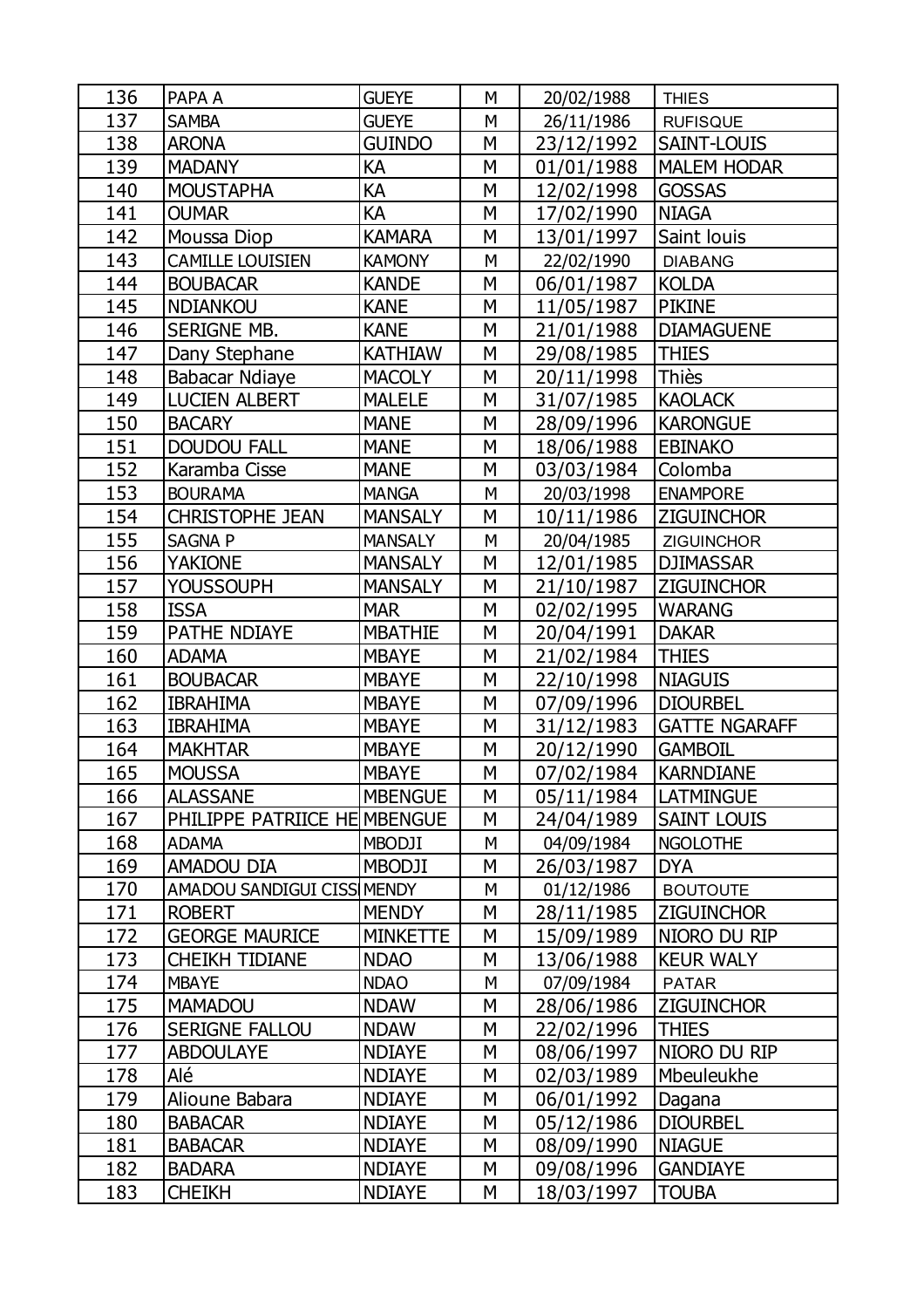| 184               | <b>CHEIKH</b>                          | <b>NDIAYE</b>                | М      | 08/04/1995               | <b>FATICK</b>                   |
|-------------------|----------------------------------------|------------------------------|--------|--------------------------|---------------------------------|
| 185               | <b>CHEIKH FALY</b>                     | <b>NDIAYE</b>                | M      | 31/01/1988               | <b>DIOURBEL</b>                 |
| 186               | <b>DAOUDA</b>                          | <b>NDIAYE</b>                | M      | 26/02/1984               | <b>RICHARD TOLL</b>             |
| 187               | EL HADJ                                | <b>NDIAYE</b>                | M      | 10/10/1987               | <b>MBOTIL</b>                   |
| 188               | <b>ISSA</b>                            | <b>NDIAYE</b>                | М      | 11/09/1989               | <b>MBOUR</b>                    |
| 189               | <b>ISSA</b>                            | <b>NDIAYE</b>                | M      | 26/03/1997               | <b>DOUNGUEL</b>                 |
| 190               | <b>MAMADOU</b>                         | <b>NDIAYE</b>                | M      | 31/12/1987               | <b>TANDA MBOUDAYE</b>           |
| 191               | MAME COLY                              | <b>NDIAYE</b>                | М      | 13/02/1997               | <b>SOMB</b>                     |
| 192               | <b>MAMOUR</b>                          | <b>NDIAYE</b>                | M      | 16/11/1989               | <b>NDOFFANE</b>                 |
| 193               | <b>NIAKAR</b>                          | <b>NDIAYE</b>                | M      | 04/02/1986               | <b>DIORAL</b>                   |
| 194               | <b>SAMBA</b>                           | <b>NDIAYE</b>                | М      | 10/06/1986               | <b>THIARIACK</b>                |
| 195               | <b>SAMBA</b>                           | <b>NDIAYE</b>                | M      | 18/01/1998               | <b>SIKATROUM</b>                |
| 196               | Yaya amy                               | <b>NDIAYE</b>                | M      | 05/01/1991               | Keur Ballé                      |
| 197               | <b>DJIBRIL</b>                         | <b>NDIONE</b>                | M      | 30/01/1984               | <b>POPENGUINE</b>               |
| 198               | <b>MICHEL</b>                          | <b>NDIONE</b>                | M      | 28/11/1987               | <b>THIES</b>                    |
| 199               | <b>DRAMANE</b>                         | <b>NDIONGUE</b>              | M      | 14/08/1996               | <b>PODOR</b>                    |
| 200               | <b>SIDY</b>                            | <b>NDOME</b>                 | M      | 13/03/1993               | <b>PODOR</b>                    |
| 201               | <b>ABDOU</b>                           | <b>NDOUR</b>                 | M      | 13/04/1999               | <b>DJILASSE</b>                 |
| 202               | <b>MAGUETTE</b>                        | <b>NDOUR</b>                 | М      | 01/01/1994               | <b>THIES</b>                    |
| 203               | <b>MAMADOU LOUIS</b>                   | <b>NDOUR</b>                 | M      | 05/06/1999               | <b>DIORAL</b>                   |
| 204               | <b>MAMADOU SALIF</b>                   | <b>NDOUR</b>                 | M      | 18/10/1988               | <b>DAKAR</b>                    |
| 205               | LOUIS HUBERT FULGEINETOU               |                              | M      | 24/07/1989               | <b>DAKAR</b>                    |
| 206               | <b>HIPPOLYTE</b>                       | <b>NGANDOUL</b>              | M      | 08/03/1986               | <b>YEUMBEUL</b>                 |
| 207               | <b>BARA</b>                            | <b>NGOM</b>                  | M      | 18/05/1990               | <b>DIAKHAO</b>                  |
| 208               | <b>Djiby</b>                           | <b>NGOM</b>                  | М      | 28/08/1985               | Khombole                        |
| 209               | ELHADJI MALICK                         | <b>NGOM</b>                  | M      | 01/06/1985               | <b>FATICK</b>                   |
| 210               | Abdou Aziz                             | <b>NIANG</b>                 | M      | 31/12/1990               | Medina gounass                  |
| 211               | <b>ASSANE</b>                          | <b>NIANG</b>                 | M      | 24/01/1998               | <b>NIANGHENE WALO</b>           |
| 212               | <b>Fatou</b>                           | <b>NIANG</b>                 | F      | 10/10/1996               | <b>Kaolack</b>                  |
| 213               | <b>IBRAHIMA</b>                        | <b>NIANG</b>                 | M      | 21/03/1990               | <b>PIKINE</b>                   |
| 214               | <b>NDIOUGA</b>                         | <b>NIANG</b>                 | M      | 28/03/1995               | <b>THIENGUE NIANG</b>           |
| 215               | <b>MOMATH</b>                          | <b>NIASS</b>                 | M      | 01/04/1997               | <b>THIOFFIOR</b>                |
| 216               | <b>DENIS AUDRIN</b>                    | <b>NYAFOUNA</b>              | M      | 10/12/1986               | <b>DJIBONKER DJIBOHEF</b>       |
| 217               | <b>JEAN VALERY</b>                     | <b>NZALY</b>                 | M      | 20/11/1984               | <b>KEUR MASSAR</b>              |
| 218               | <b>OUMAR</b>                           | <b>POUYE</b>                 | M      | 01/02/1986               | <b>RUFISQUE</b>                 |
| 219               | <b>ABDOURAHMANE</b>                    | <b>SADIO</b>                 | М      | 15/08/1990               | <b>DIATTACOUNDA</b>             |
| 220               | <b>BALLA MOUSSA</b>                    | <b>SADIO</b>                 | M      | 25/12/1993               | <b>BIRKAMA</b>                  |
| 221               | <b>ERNEST AMANA</b>                    | <b>SAGNA</b>                 | M      | 20/02/1987               | <b>BRIN</b>                     |
| 222               | <b>HIPPOLY MICHEL</b>                  | <b>SAGNA</b>                 | M      | 07/04/1998               | <b>BAFICAN</b>                  |
| 223               | <b>MAME BIRAME</b>                     | <b>SAGNA</b>                 | М      | 31/12/1998               | <b>KAOLACK</b>                  |
| 224               | <b>OUSMANE</b>                         | <b>SAGNA</b>                 | M      | 15/05/1983               | <b>THIONCK ESSYL</b>            |
| 225               | <b>SOULEYMANE</b>                      | <b>SAGNA</b>                 | M      | 12/04/1988               | <b>BODE</b>                     |
| 226               | <b>RAPHAEL</b>                         | <b>SAGNE</b>                 | M      | 20/03/1996               | <b>DAKAR</b>                    |
| 227               | Abib                                   | <b>SALL</b>                  | M      | 31/01/1993               | Saint louis                     |
| 228               |                                        |                              |        |                          |                                 |
|                   |                                        |                              |        |                          |                                 |
|                   | <b>MADIAMA</b>                         | <b>SALL</b>                  | M      | 02/04/1988               | <b>RUFISQUE</b>                 |
| 229               | <b>MOUSTAPHA</b>                       | <b>SALL</b>                  | М      | 16/03/1988               | <b>PIKINE</b>                   |
| 230<br><u>231</u> | PAPE SADIBOU<br><b>ALASSANE DJINKA</b> | <b>SALL</b><br><b>SAMBOU</b> | M<br>M | 06/10/1989<br>30/01/1986 | <b>YEUMBEUL</b><br><b>MLOMP</b> |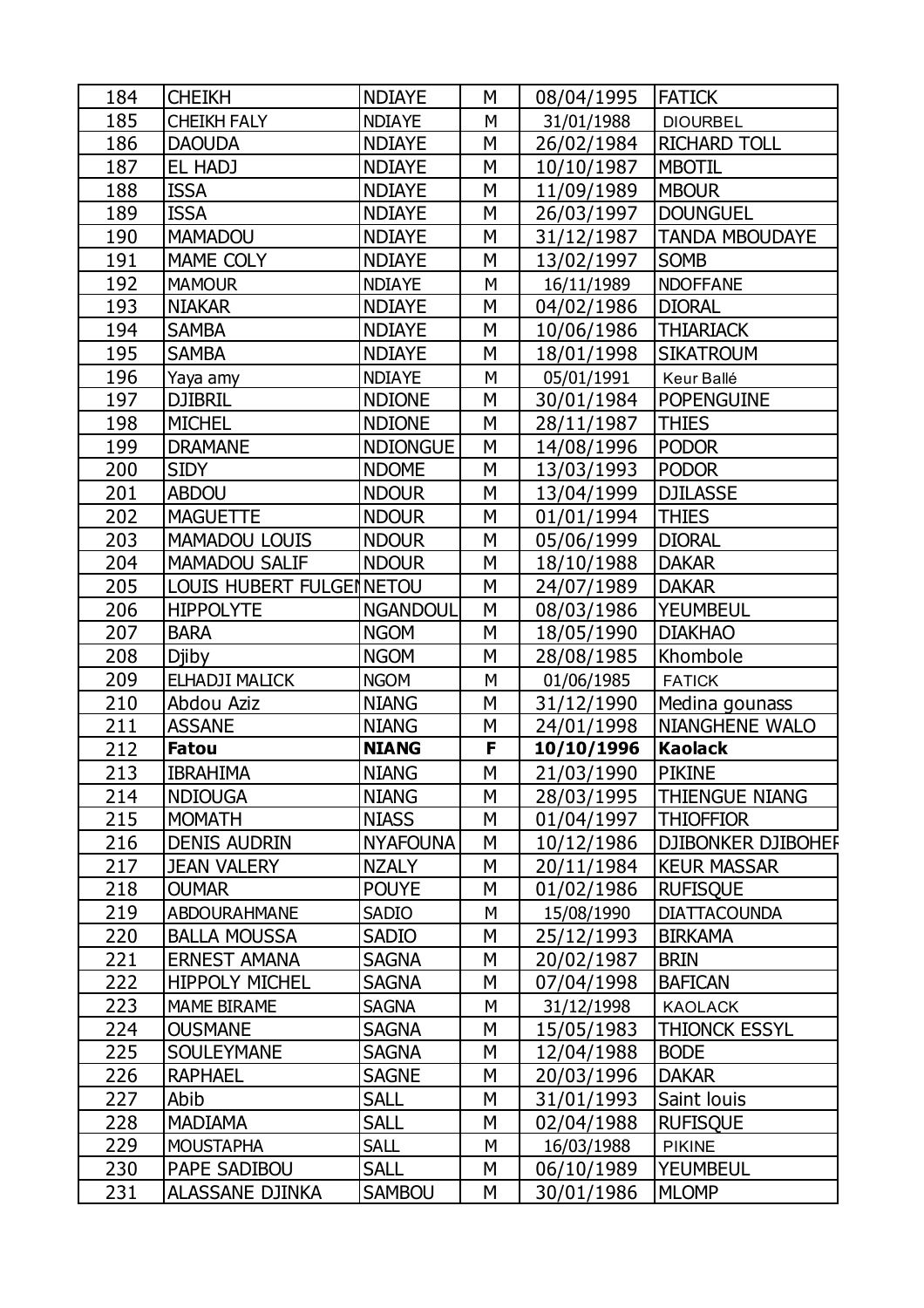| 232 | <b>DEMBA DIAKHATE</b>  | <b>SAMBOU</b>   | М | 06/06/1989 | <b>THIONCK ESSYL</b>     |
|-----|------------------------|-----------------|---|------------|--------------------------|
| 233 | <b>DAOUDA</b>          | <b>SANE</b>     | М | 31/12/1990 | <b>BIGNONA</b>           |
| 234 | <b>LANDING</b>         | <b>SANE</b>     | М | 23/03/1990 | <b>BALINGORE</b>         |
| 235 | <b>OUSSEYNOU</b>       | <b>SANE</b>     | М | 18/06/1996 | <b>SINDIAN</b>           |
| 236 | <b>SOULEYMANE</b>      | <b>SANE</b>     | М | 22/02/1988 | <b>DJIMANDE</b>          |
| 237 | <b>DAOUDA</b>          | <b>SARR</b>     | М | 15/02/1983 | <b>DAKAR</b>             |
| 238 | <b>DORO ALELE</b>      | <b>SARR</b>     | М | 04/11/1998 | <b>MBOUR</b>             |
| 239 | <b>MOUSSA SAIDOU</b>   | <b>SARR</b>     | М | 30/11/1990 | <b>THIES</b>             |
| 240 | <b>CHEIKH CAMARA</b>   | <b>SECK</b>     | М | 01/03/1985 | <b>DAKAR</b>             |
| 241 | <b>GANA NDAW</b>       | <b>SECK</b>     | М | 15/09/1986 | <b>BARGNY</b>            |
| 242 | Latyr                  | <b>SECK</b>     | М | 12/01/1986 | Sindia                   |
| 243 | Mamadou                | <b>SECK</b>     | М | 08/04/1993 | Tassette sereres         |
| 244 | <b>MBAYE GUEYE</b>     | <b>SECK</b>     | М | 20/06/1988 | <b>DAKAR</b>             |
| 245 | <b>OMAR</b>            | <b>SEGNANE</b>  | М | 07/09/1995 | <b>NDIAMACOLONG</b>      |
| 246 | <b>ANDRE</b>           | <b>SENE</b>     | М | 13/01/1983 | <b>FATICK</b>            |
| 247 | <b>ELHADJI MATAR</b>   | <b>SENE</b>     | М | 28/12/1989 | <b>DAKAR</b>             |
| 248 | <b>IBRAHIMA</b>        | <b>SENE</b>     | М | 22/03/1997 | <b>MANDE KEUR MIGNAN</b> |
| 249 | <b>SERIGNE SALIOU</b>  | <b>SENE</b>     | М | 18/07/1986 | <b>NGUEKOKH</b>          |
| 250 | <b>MOUSSA</b>          | <b>SEYDI</b>    | М | 13/01/1989 | <b>KOLDA</b>             |
| 251 | <b>SALIA</b>           | <b>SEYDI</b>    | М | 29/11/1989 | <b>KOLDA</b>             |
| 252 | <b>ISSA</b>            | <b>SEYE</b>     | M | 14/07 1991 | <b>THIES</b>             |
| 253 | <b>MOUSTAPHA</b>       | <b>SEYE</b>     | М | 19/06/1981 | <b>THIES</b>             |
| 254 | Sidy Diarra            | <b>SEYE</b>     | М | 17/04/1985 | Yeumbeul                 |
| 255 | <b>PASCAL</b>          | <b>SIMBIANE</b> | М | 04/01/1983 | <b>DIEMBERING KAOUT</b>  |
| 256 | <b>AMADOU LAMINE</b>   | <b>SONKO</b>    | М | 10/12/1985 | <b>LOUGA</b>             |
| 257 | <b>IBRAHIMA</b>        | <b>SOUARE</b>   | М | 20/02/1998 | <b>TAMBACOUNDA</b>       |
| 258 | <b>AMADY</b>           | SOW             | M | 13/02/1996 | <b>NDIEDIENG</b>         |
| 259 | Diam                   | SOW             | М | 14/07/1984 | Yeumbeul                 |
| 260 | <b>HAMET KANE</b>      | SOW             | М | 23/06/1994 | <b>OUROSSOGUI</b>        |
| 261 | <b>MOUSSA</b>          | SOW             | M | 13/08/1992 | <b>FOUNDIOUGNE</b>       |
| 262 | <b>MAMADOU SOUMARE</b> | SY              | М | 25/02/1988 | RICHARD TOLL             |
| 263 | <b>CHEIKH MBACKE</b>   | <b>SYLLA</b>    | М | 05/01/1996 | <b>BIRKELANE</b>         |
| 264 | Malick                 | <b>SYLLA</b>    | M | 14/03/1996 | <b>KAOLACK</b>           |
| 265 | <b>ABDOULAYE WAHAB</b> | TAMBA           | M | 23/03/1986 | <b>YEUMBEUL</b>          |
| 266 | <b>ALPHOUSSEYNI</b>    | TAMBA           | М | 01/01/1987 | <b>MARSSASSOUM</b>       |
| 267 | <b>ABDOULAYE AZIZ</b>  | <b>TAMBEDOU</b> | M | 16/01/1990 | <b>DIAMAGUENE</b>        |
| 268 | <b>AMATH</b>           | THIAM           | М | 13/10/1997 | <b>KEUR SANOU</b>        |
| 269 | <b>MOUHAMADOU</b>      | THIAM           | М | 18/06/1990 | <b>KAOLACK</b>           |
| 270 | <b>ABDOULAYE</b>       | Thiaw           | М | 12/06/1984 | <b>NDIOBENE</b>          |
| 271 | <b>CYRILLE BERNARD</b> | THIAW           | М | 18/10/1990 | <b>THIAW</b>             |
| 272 | Modou                  | Thiaw           | М | 13/04/1990 | Taiba ndiaye             |
| 273 | Roger Pierre           | THIAW           | М | 07/02/1983 | <b>THIES</b>             |
| 274 | <b>TALLA</b>           | THIOBANE        | М | 03/05/1985 | <b>NGUITH</b>            |
| 275 | <b>NDIERE MALICK</b>   | <b>THIORE</b>   | М | 14/02/1981 | <b>TASSETTE SERERE</b>   |
| 276 | <b>MAMADOU</b>         | TINE            | М | 24/12/1988 | <b>DAKAR</b>             |
| 277 | <b>NIADIAR</b>         | TINE            | М | 04/04/1988 | <b>GODAGUENE</b>         |
| 278 | PIERRE COUMAKH         | TINE            | М | 05/06/1998 | <b>MBOKHODOFF</b>        |
| 279 | <b>SERIGNE IBRHIMA</b> | TINE            | М | 20/04/1984 | <b>DIOUNGANE</b>         |
|     |                        |                 |   |            |                          |